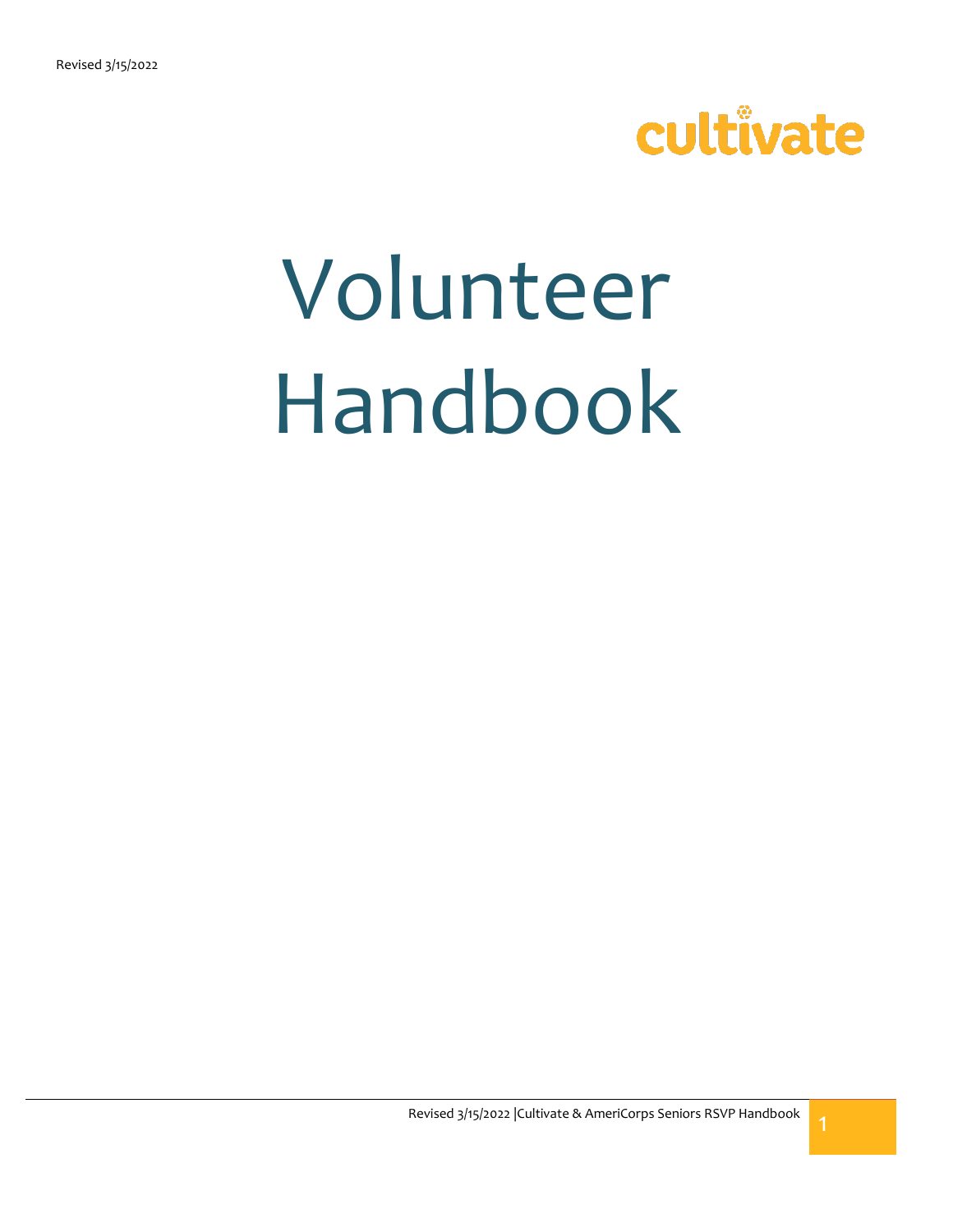## **Contents**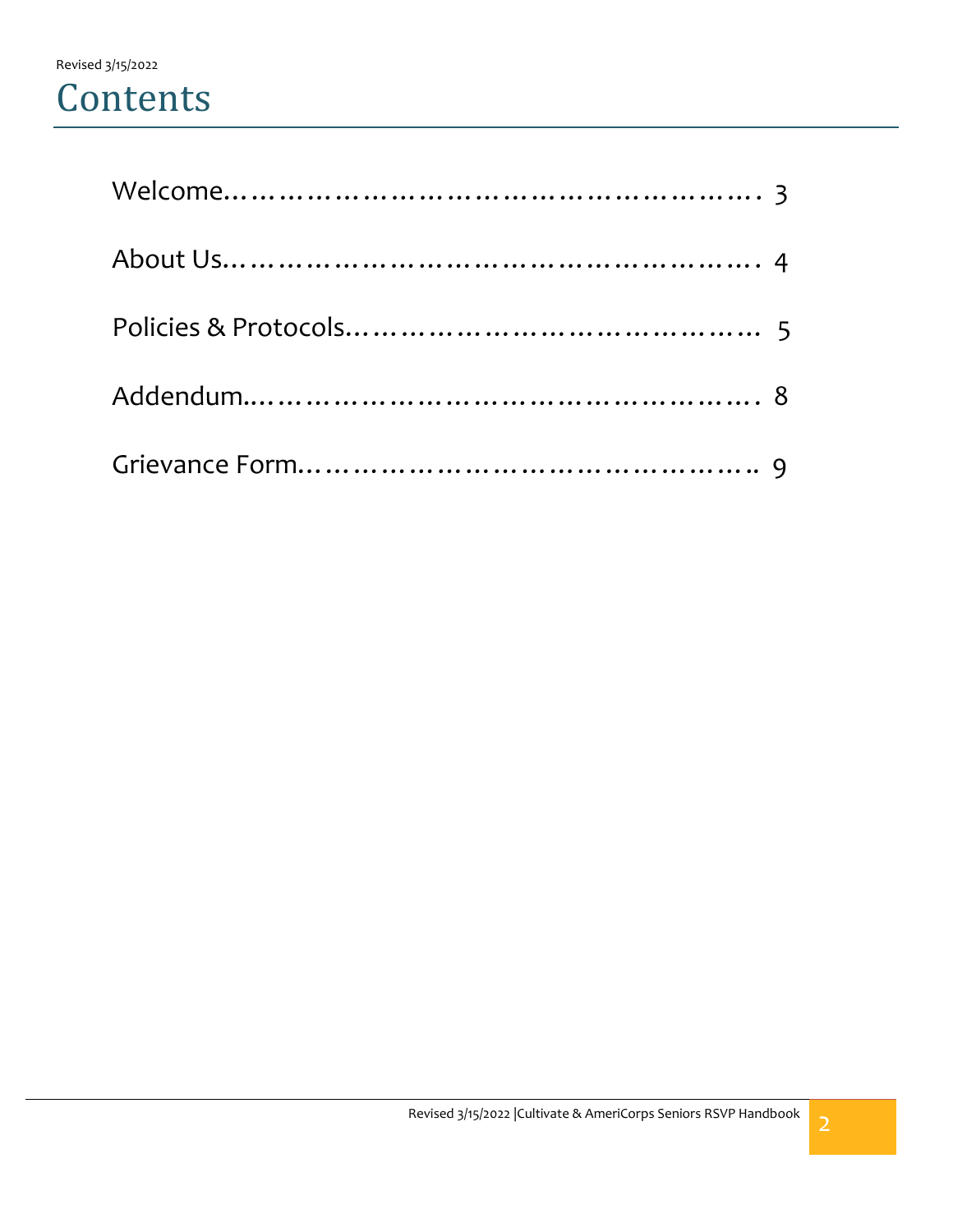Dear Volunteer,

Welcome to the family and thank you for volunteering with Cultivate! I am confident that you will have a fun and rewarding experience. Volunteers are vital to the success of our programs and the services that we provide for older adults.

Thousands of volunteers like you have given hundreds of thousands of hours to ensure that seniors in our community are able to age in place for as long as possible. I am grateful that you have chosen Cultivate to give generously of your time. Our clients are even more grateful. One client said, "This program has been a lifesaver! Every volunteer I've had has been wonderful and so generous. I am not sure whom I would have relied on if it wasn't for you.... Thank you to all the great volunteers and staff!"

The safety and well-being of our clients and volunteers is our top priority. We work to provide training and support to enable you to be successful in this volunteer position. In order to better serve both you and our clients, the whole Cultivate family is committed to furthering diversity, equity and inclusion work.

This volunteer manual is designed to give you important and useful information that will assist you with your volunteer experience. We ask that you adhere to the policies and protocols outlined in the volunteer handbook.

If you have any questions about our policies, please contact me at 303.443.1933 ext. 406.

Best Regards,

Carly Marquis

Carly Marquis Director of Volunteers [cmarquis@cultivate.ngo](mailto:thaliafoster@cultivate.ngo)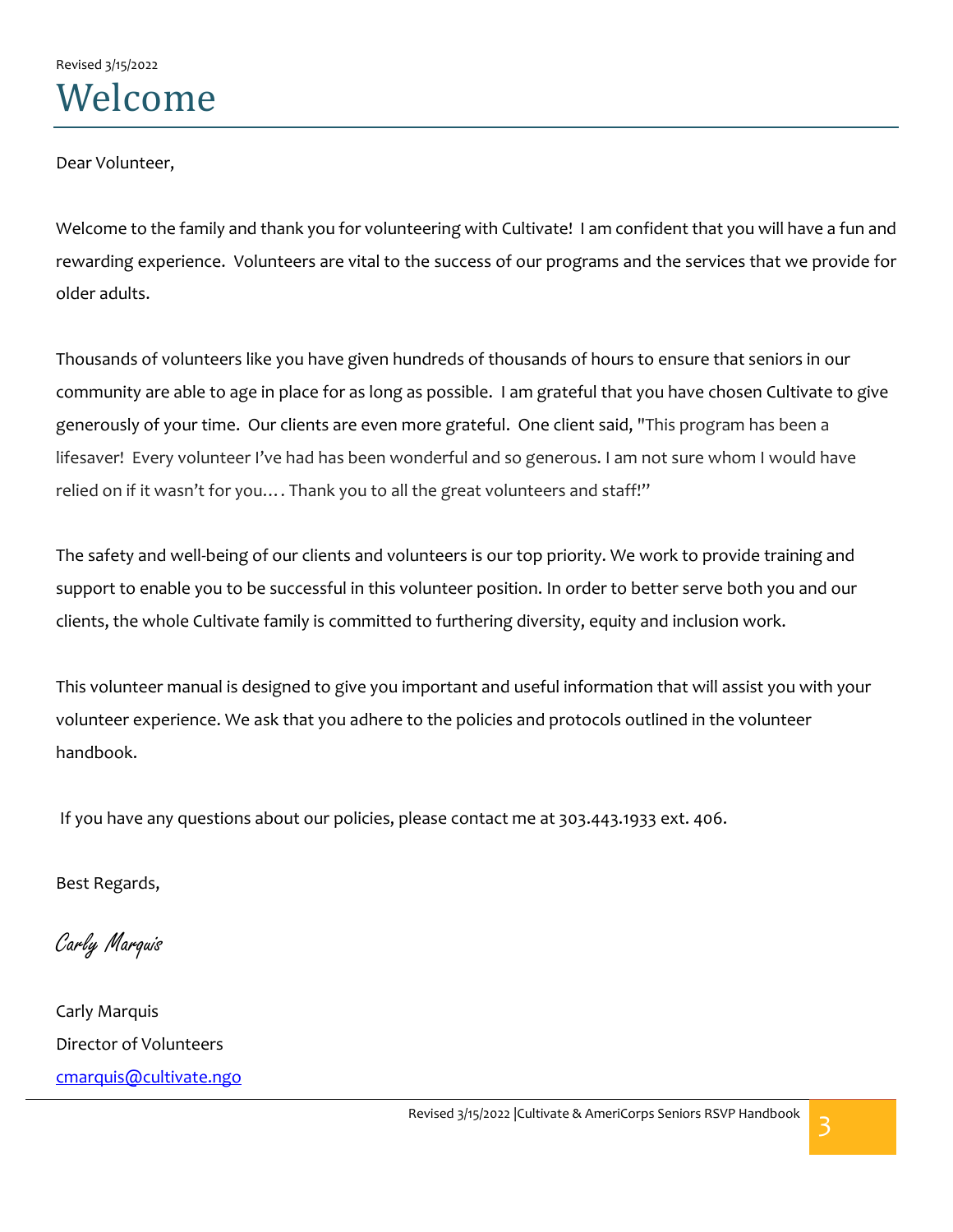## Revised 3/15/2022 About Us

More than 50 years ago, a group of concerned citizens banded together to form the RSVP of Boulder County, now Cultivate. Cultivate's mission is to help seniors flourish through active engagement with their communities*. O*ur unique volunteer programs and services are designed to minimize isolation and connect participants to the community.

Most seniors are struggling with the isolating challenges of aging in their own homes and communities, or if someone is not yet a senior, they have loved ones who are facing those challenges. At Cultivate, we connect volunteers and services with those seniors who are most affected by these challenges. When people donate their time and money to support their senior neighbors, the entire community flourishes in ever-greater ways, in both the present and the future.

AmeriCorps Seniors RSVP is America's largest volunteer network for people ages 55 and over. When you enroll as a Cultivate RSVP volunteer and you will join thousands of volunteers across the country. With Cultivate's RSVP program, you choose how and where you want to volunteer. You choose the amount of time you want to give – all while passing on your skills and expertise.

#### **CULTIVATE OFFERS THE FOLLOWING SERVICES:**

- **1.** *Carry-Out Caravan*: Offer a helping hand with grocery shopping and delivery and ensure individuals get the healthy foods they need.
- **2.** *Fix-It:* Fix minor home items, providing quality of life and safety to seniors trying to stay in their homes.
- **3.** *VetsGo***:** Help drive veterans and veteran family members to local medical appointments and occasionally to VA facilities.
- **4.** *SnowBusters/YardBusters:* Provide snow removal or yardwork to seniors who are no longer able to do it themselves.
- **5.** *AmeriCorps Seniors RSVP 55+ Volunteer Program***:** Let us match you with the perfect volunteer opportunity and be a part of an elite senior group of volunteers.

#### **CULTIVATE VOLUNTEER BENEFITS:**

- *Insurance*—Supplemental liability insurance is provided while you are volunteering.
- *Recognition*—Recognition of your service is rewarded with awards and acknowledgements. Events are held throughout the year to celebrate you and your contributions to Boulder County.
- *Transportation*—Cultivate RSVP will reimburse your personal mileage to and from your approved /qualified volunteer sites.
- *Better Health*—Numerous studies report that volunteers live longer, as well as experience better physical and emotional health.
- *Fun*—Through volunteering, you will meet new people and make many new friends.
- *Make a Difference* Help people. Local and national government agencies and private funding sources are informed of the impact that Cultivate volunteers make in the community.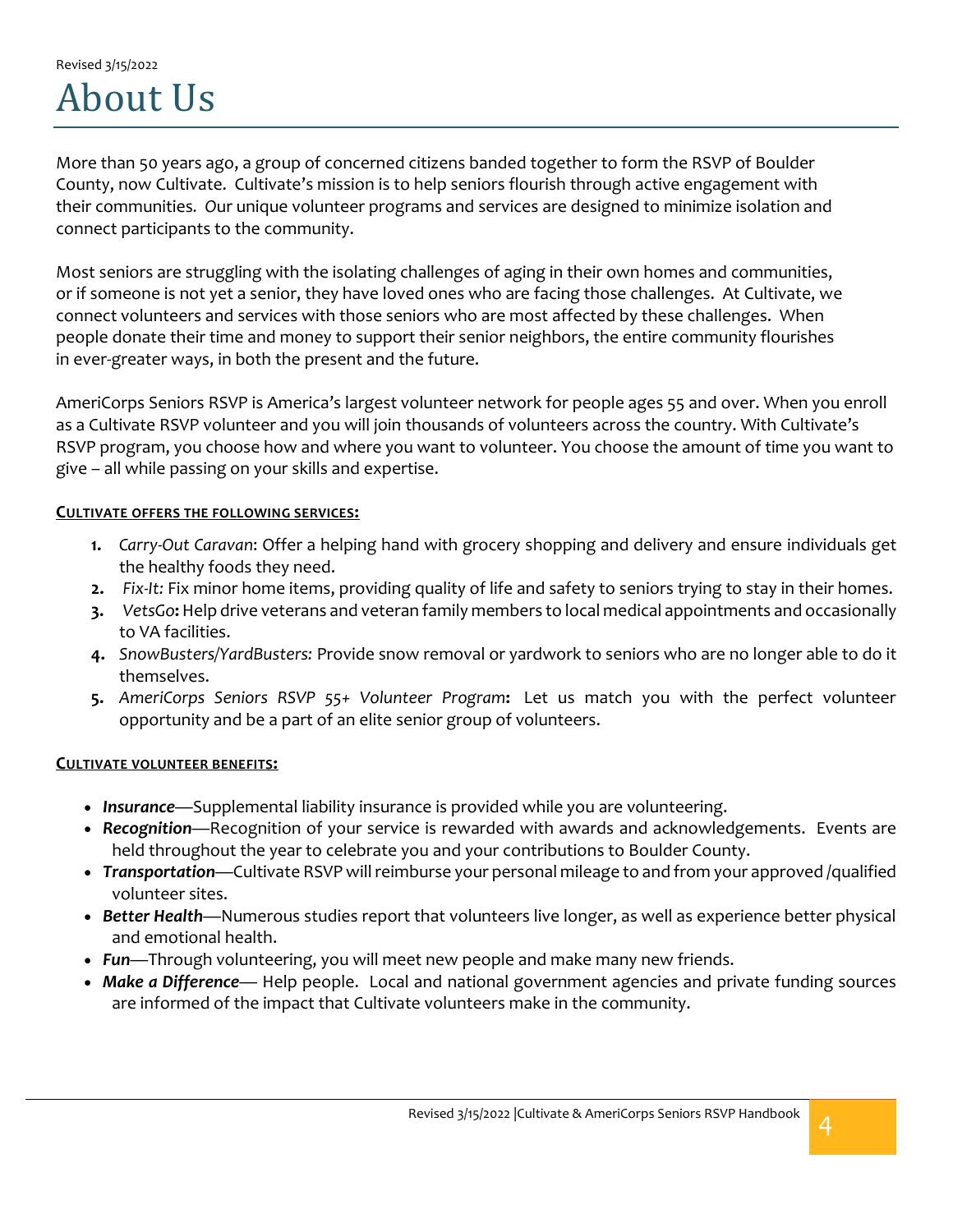#### **A. Safety Policies**

The safety of our volunteers and clients is important to us. Please take a moment to review these policies.

- **1. Nondiscrimination Policy:** Cultivate shall not discriminate on any basis including, but not limited to, race, color, religion (creed), gender, age, national origin (ancestry), disability, marital status, sexual orientation, political affiliation, gender identification or expression, or military status in any of its activities of operations. These activities include, but are not limited to, hiring and firing of staff, selection of volunteers and selection of vendors and provision of services.
- **2. Non-displacement of Paid Employees**: Due to federal guidelines, Cultivate volunteers do not displace employed workers.
- **3. Gift Policy:** Volunteers will not accept gifts from clients. Volunteers will not handle cash donations from clients. (Cultivate provides donation envelopes for volunteers upon request.)
- **4. Confidentiality Policy:** Any information about Cultivate or Cultivate's vendors, members, donors, volunteers or affiliates that is not otherwise publicly available constitutes confidential information. Employees, agents and volunteers of Cultivate may not disclose confidential information to anyone who is not employed by Cultivate. The disclosure, distribution, electronic transmission or copying of Cultivate's confidential information is prohibited. Any employee, agent or volunteer disclosing confidential Cultivate information will be subject to corrective action including separation.
- **5. Conflict of Interest Policy:** Anyone who is an officer, board member, a committee member or staff member of a client organization, other nonprofit or vendor of Cultivate shall identify his or her affiliation with such agency or agencies; further, in connection with any action specifically directed to that agency, s/he shall not participate in the decision affecting that agency. Any volunteer, board member, any committee member, staff, and certain consultants shall refrain from obtaining any client information for personal or private solicitation purposes at any time during the term of their affiliation.
- **6. Photographic Release Policy:** Cultivate has the irrevocable, perpetual and unrestricted right and permission to take, use, re-use, publish and republish photographic portraits or pictures or video of volunteers or in which they may be included in whole or in part or composite or distorted in character or from, without restriction as to changes or alterations in conjunction with your own or a fictitious name or any reproductions thereof in color or otherwise in any and all media now or hereafter known, specifically including but not limited to print media and distribution over the internet for illustration, promotion, art, editorial, advertising, trade or any other purpose whatsoever.
- **7. Mileage Reimbursement Policy:** Cultivate offers mileage reimbursement for all volunteers to and from approved volunteer activities. Mileage Reimbursement checks are mailed monthly. Please allow three weeks for processing. **Restrictions apply**.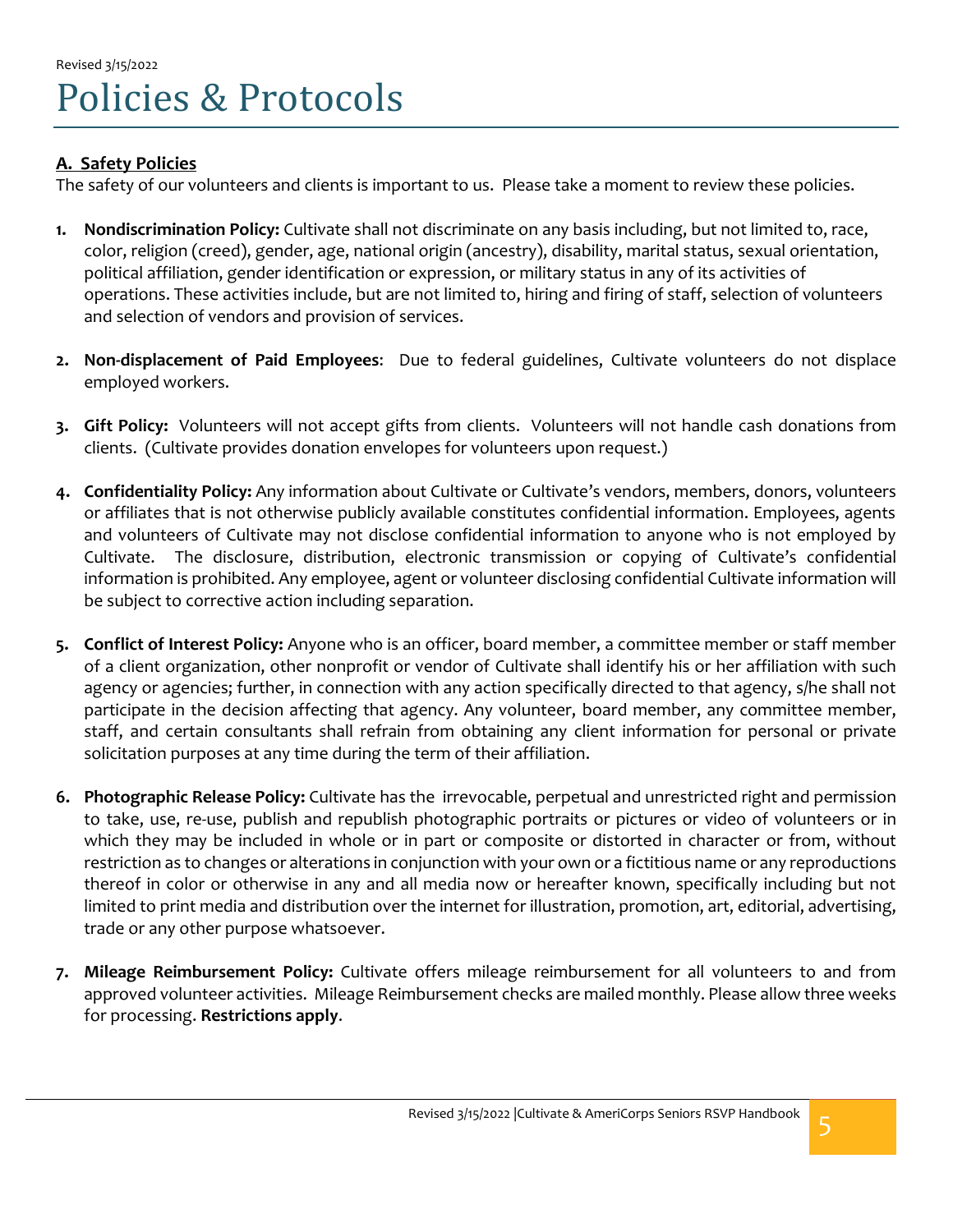**8. Restricted Volunteer Activities:** Because of federal guidelines, Cultivate volunteers may not engage in political or religious activities while volunteering for Cultivate programs or at any RSVP program sites. See addendum for definition of such activities.

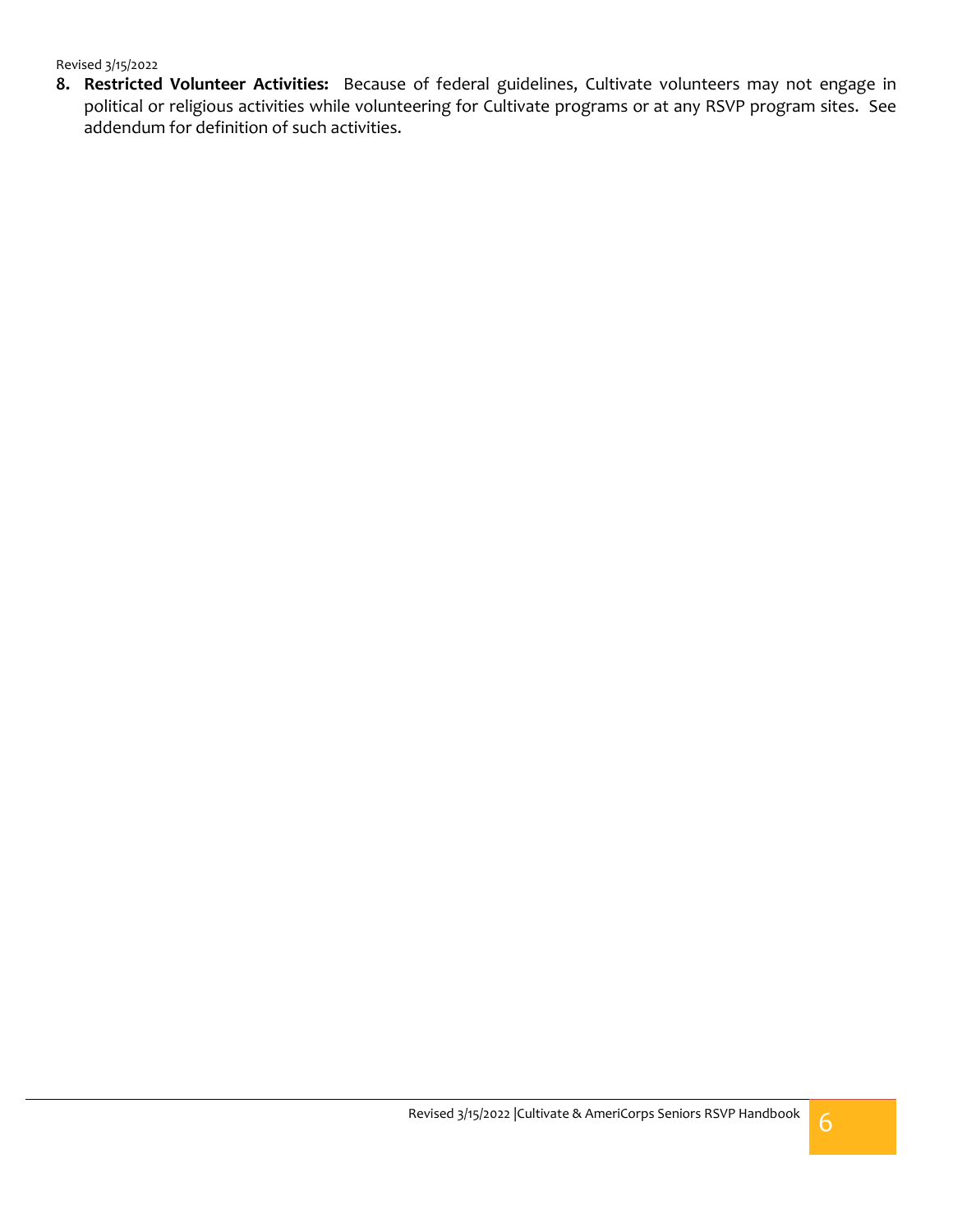- **9. Harassment Policy:** Cultivate is committed to providing a volunteer experience that is free of harassment, supporting the inclusion and dignity of every person. Harassment comprises any unwelcome or objectionable, physical, visual or verbal conduct, comment or display, whether intended or unintended, that is insulting, humiliating or degrading to another person, or creates an intimidating, hostile or offensive environment and/or is on the basis of race, ethnicity, language, financial ability, religion, gender or sexual orientation, disability or age, or any other kind of discrimination. Please follow the Grievance Procedures in the Addendum, if you feel you are the subject of any form of harassment. Harassment is subject to corrective action including separation.
- **10. Inclement Weather Policy**: When weather causes dangerous driving condition for volunteers, a Cultivate staff member will notify volunteers by 7:00 am. The Director of Operations will determine if offices are to be closed and will change the phone voicemail to reflect the decision. The safety of the volunteers and clients is of paramount importance. **If a volunteer feels he/she is not safe to drive in inclement weather, it is entirely their decision.** Please notify your Program Specialist as soon as possible that you are unable to complete your volunteer position due to safety concerns. The Program Specialist will then notify the client and make appropriate adjustments.
- **11. Firearms Policy**: Cultivate is committed to providing an environment that is safe and secure for all. Cultivate prohibits any volunteer from using, possessing, carrying, displaying or distributing any weapon while on Cultivate property or while participating as a Cultivate volunteer.

#### **B. Supplemental Liability Insurance Policy**

All active volunteers are covered by a general liability insurance policy and a supplemental automotive insurance policy. **Your driver's license number and personal insurance carrier must be submitted to the Cultivate office upon enrollment to be covered by the supplemental automotive insurance policy.** You must keep this information current. Please note that this is SUPPLEMENTAL and not intended to replace your own coverage.

#### **Types of coverage**:

- 1. General liability insurance covers property damage and injury arising from a related volunteer activity.
- 2. Supplemental automobile liability insurance for injury or property damage arising from related volunteer activities.
- 3. Supplemental accident insurance covers you for a personal injury occurring during volunteer activities, including medical indemnity following a covered accident. Example located in Addendum.
- 4. Accident insurance also provides benefits for accidental death and injury while volunteering, and personal liability insurance for personal injury or property damage claim. The name of your beneficiary must be given to the Cultivate office upon enrollment.

For more information, please request an insurance policy brochure from a Cultivate staff person.

#### **C. Volunteer Hours Timesheet Procedures**

Cultivate collects hours on a monthly basis to demonstrate the impact you are having on the community. For example, if you volunteer for both VetsGo and Meals on Wheels, your volunteer hours are logged under those specific agencies. Not all of your volunteer placements in the community are eligible for recording by Cultivate as specific partnerships between agencies are required. **The record is important in the event that an insurance claim is made and in order to release mileage reimbursement.**

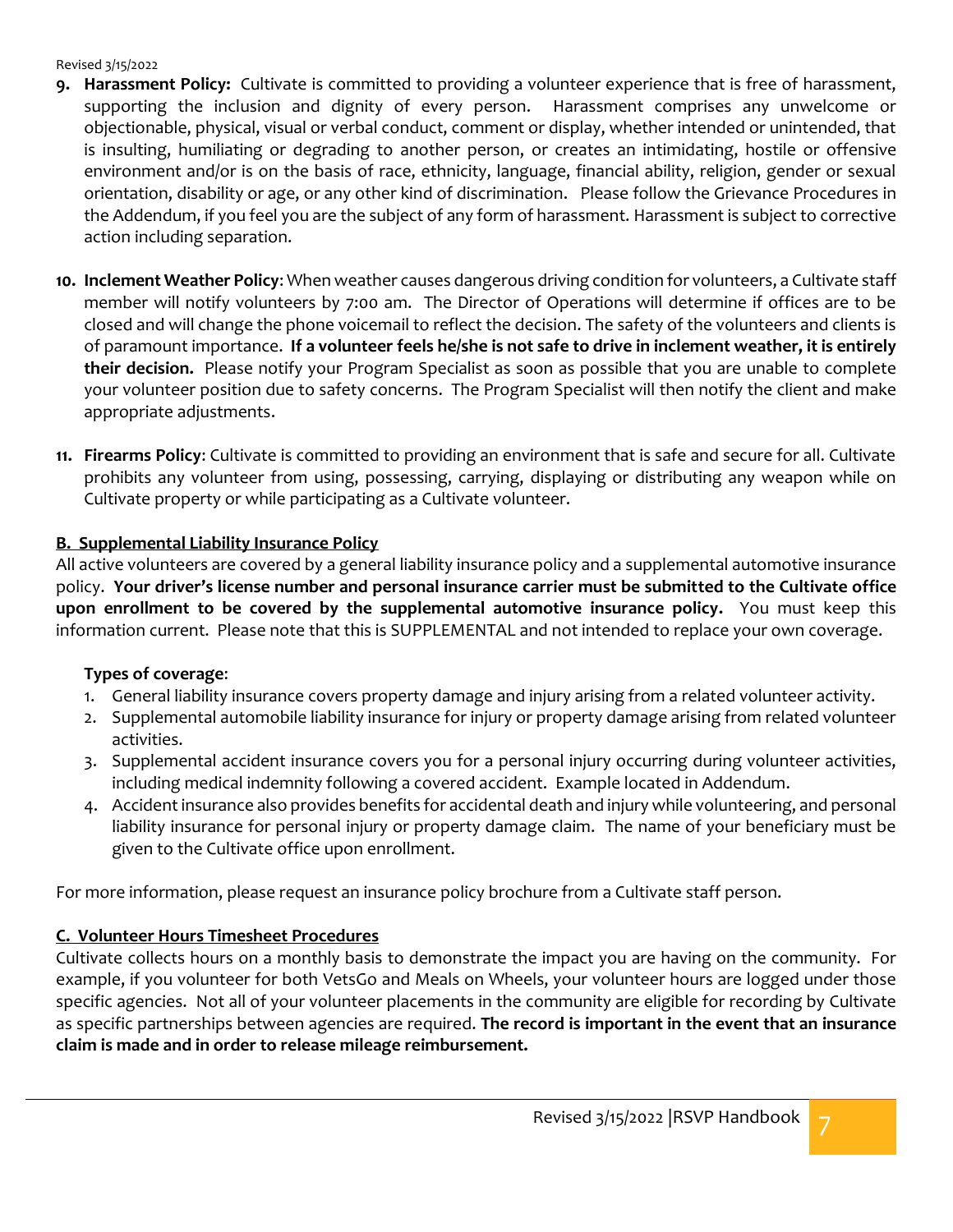- 1. If you volunteer for a Cultivate program, you will be asked to record your volunteer hours either by a signin sheet or by online record. Your program manager/supervisor will train you on which system is used for each program.
- 2. The agency where you volunteer will collect your volunteer hours and submit to Cultivate.
- 3. For AmeriCorps Seniors RSVP volunteers requesting mileage reimbursement, a mileage reimbursement/ time sheet must be filled out and signed by the volunteer AND the program manager/supervisor. This form should then be submitted to the Cultivate Volunteer Manager.

If you are no longer volunteering at a particular agency or volunteering at a new agency, please contact Cultivate as soon as possible to update your information.

#### **D. Mandatory Reporting of Elder Abuse**

Cultivate is committed to supporting the security and safety of the clients we serve. As such, the Cultivate staff are mandatory reporters.

Colorado Senate Bill 13-111 went into effect on July 1, 2014 and states that if abuse, self-neglect, or exploitation is observed or if there is reasonable cause to believe that an at-risk elder has been abused or exploited or is at imminent risk of abuse or exploitation, the information shall be reported to a law enforcement agency or APS within 24 hours after the observation or discovery.

#### **If you encounter a situation that you feel meets the above criteria, please contact a Cultivate staff member immediately.**

#### **E. DEI Statement and Commitments**

We at Cultivate strive to be a diverse organization that provides equitable access to all identities, including (but not limited to) race, ethnicity, language, economic status, religion, gender identity and expression, sexual orientation, ability, age, mental health, nationality, and education level.

In order to hold ourselves accountable to this diversity, equity, and inclusivity work, we, the staff, board and volunteers at Cultivate, will commit to the following:

- We celebrate the diversity of our community, staff, board, volunteers and clients;
- We believe that diversity, equity and inclusion work makes us a better, stronger organization;
- We educate ourselves on topics regarding diversity, equity, and inclusivity to allow us to better serve and understand our community;
- We seek to understand the privileges we each hold and use them to create more inclusive, equitable and diverse spaces;
- We work to create a safe and inclusive environment where we listen to and learn from people's lived experiences in order to do our work better;
- We call out harm when it occurs within our Cultivate community;
- We continue to learn about how intersectionality i.e. multiple forms of discrimination, can impact a person and/or community;
- We will annually examine these commitments to ensure we are serving all members of our community

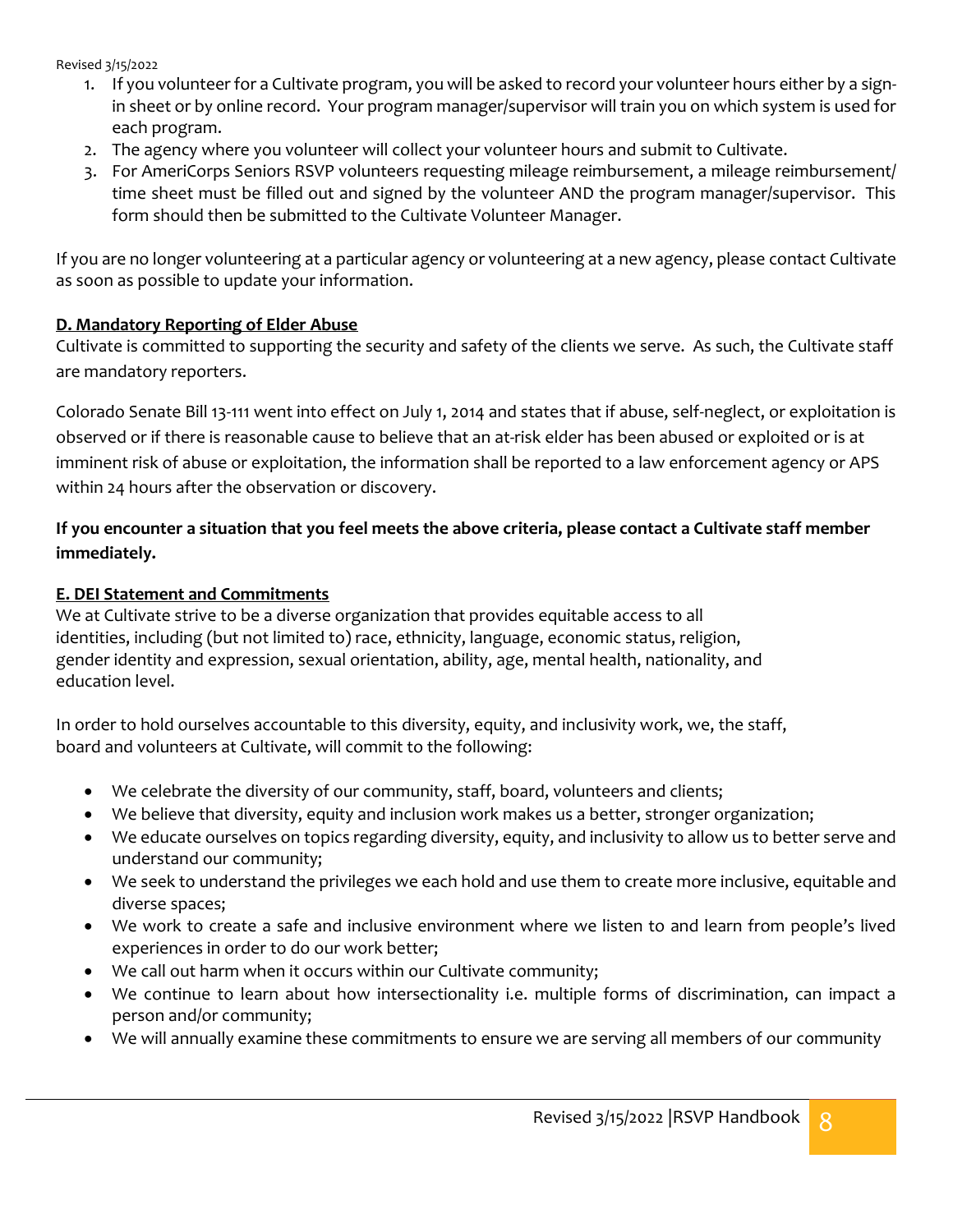#### **F. Volunteer Rights**

- You will receive an orientation that covers Cultivates mission, programs, insurance coverage, mileage reimbursement, volunteer policies and overview of programs.
- You can expect to feel welcome and be treated with respect at Cultivate and your volunteer station.
- Your RSVP station will provide supervision, training and a written position description for your specific volunteer role.
- Cultivate staff and your RSVP station staff will be available to you to answer questions or concerns about your volunteer activities.
- If you are dissatisfied with a volunteer position, Cultivate will help you find another volunteer position.

#### **G. Volunteer Responsibilities**

- Arrive at your volunteer site on time. Please notify your volunteer or program staff member at least 24 hours ahead of time if you are unavailable to volunteer for your assigned shift.
- Act in a professional manner throughout your volunteer experience**.**
- Follow any and all safety procedures put in place by Cultivate or RSVP station staff.
- Report your volunteer hours each month.
- Contact Cultivate to update any contact information and driver's license expirations.
- Follow the policies and procedures of your partner agency.
- Adhere to confidentiality agreement. Respect the privacy of those with whom you volunteer.
- If you are injured while volunteering, seek appropriate help and contact Cultivate and your volunteer agency immediately and file an accident report.
- Contact Cultivate staff with questions, suggestions or grievances regarding your volunteer position, the volunteer site or volunteer policies.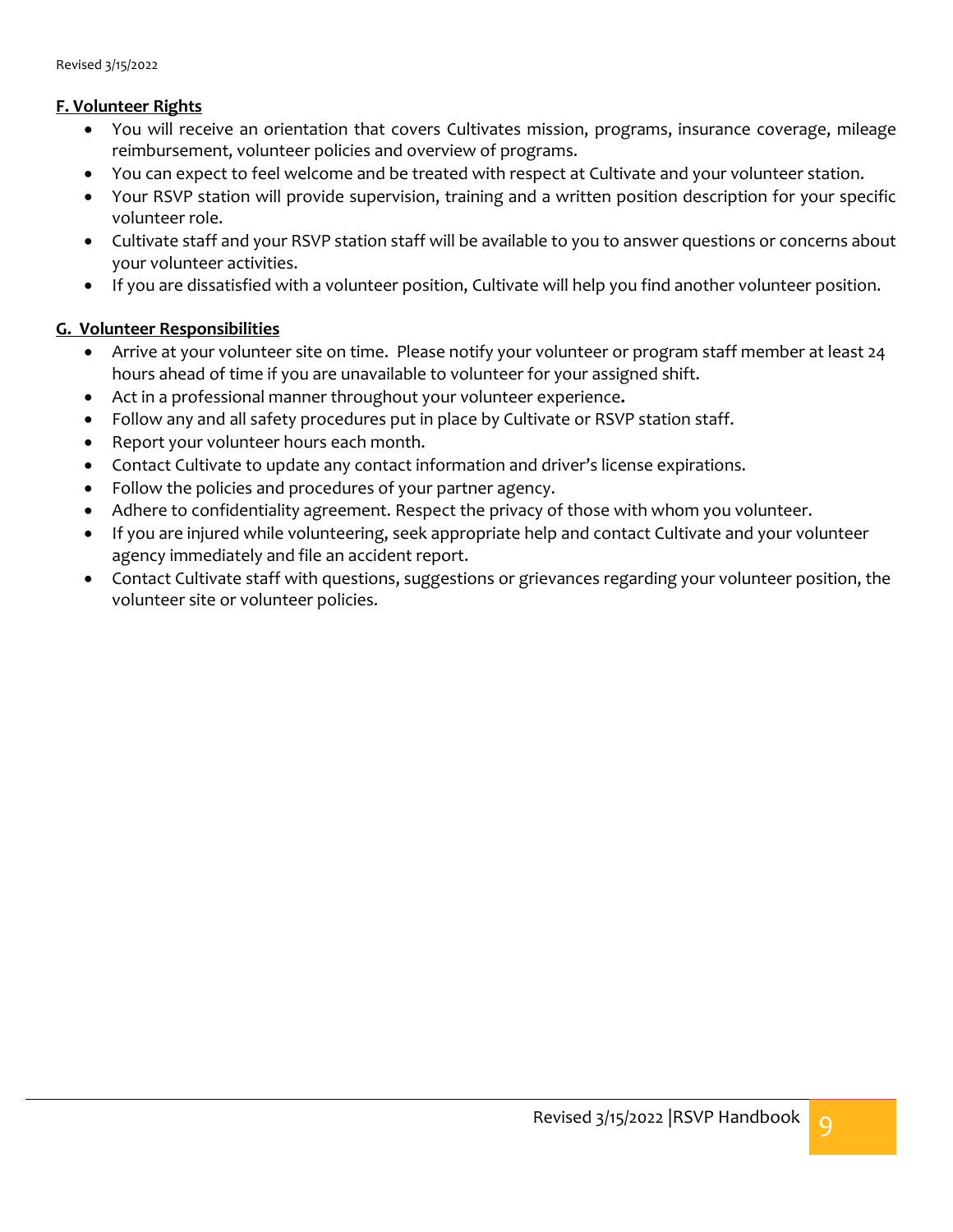#### **Examples of Supplemental Accident and Liability Coverage:**

- 1. Accident Insurance/Excess Accident Medical Coverage
	- a. While volunteering at an agency, a volunteer puts a staple in her finger.
	- b. While walking to the car, a volunteer slips on ice outside the agency and breaks a wrist and glasses.
- 2. Personal Liability Coverage
	- a. A volunteer breaks a lamp in someone else's house. The lamp is covered.
	- b. A volunteer causes an accident resulting in physical injury to another person. The injured party sues the volunteer. The volunteer is covered by this supplemental insurance policy.
- 3. Excess Automobile Liability
	- a. A volunteer hits another car while driving during the course of volunteer duties. The damage to the other person's car is covered.

#### **Accident Procedure**

- 1. You or your volunteer station should immediately report any accident to the Cultivate office.
- 2. Staff will send copies of the accident report to all relevant parties.
- 3. Please keep the accident report form until all bills are paid by your primary insurance carrier. Return the accident report, explanations of benefits form from your insurance carrier and outstanding bills to the Cultivate office.
- 4. Cultivate will send the above-mentioned information to The CIMA Companies, Inc.

#### **Definition of Political and Religious Activities prohibited while volunteering:**

- 1. Political activities: Volunteers may not engage in electoral activities, including political campaigning, during the hours in which they volunteer with Cultivate or at any RSVP station.
- 2. Religious activities: Volunteers may not engage in religious instruction, hold worship services or proselytize during the hours in which they volunteer with Cultivate or any RSVP station.

#### **Grievance Policy:**

- 1. Discuss the problem with the Cultivate Director of Volunteers within 30 days of the incident.
- 2. If the matter has not been resolved within 15 working days, the matter can be discussed with the Executive Director.
- 3. If, after speaking to the Executive Director, you believe the response to be unsatisfactory, the grievance should be presented in writing, on the Volunteer Grievance Form, to the Executive Director within ten working days. Copies of the Volunteer Grievance form may be obtained by contacting the office.
- 4. Upon receipt of the written grievance, a hearing date will be scheduled within 15 working days for the volunteer to formally present the grievance to a Grievance Committee composed of: one Cultivate Board Member, one Cultivate staff member (other than the staff member involved) and one Cultivate volunteer.
- 5. The grievance committee will prepare a recommendation in writing for the Cultivate Board Chair's approval within 15 working days of the hearing. The Executive Director will inform the volunteer of the decision in writing within five working days.
- 6. If at any point, you would like to withdraw your complaint, notify Executive Director and the complaint and hearing process will be terminated.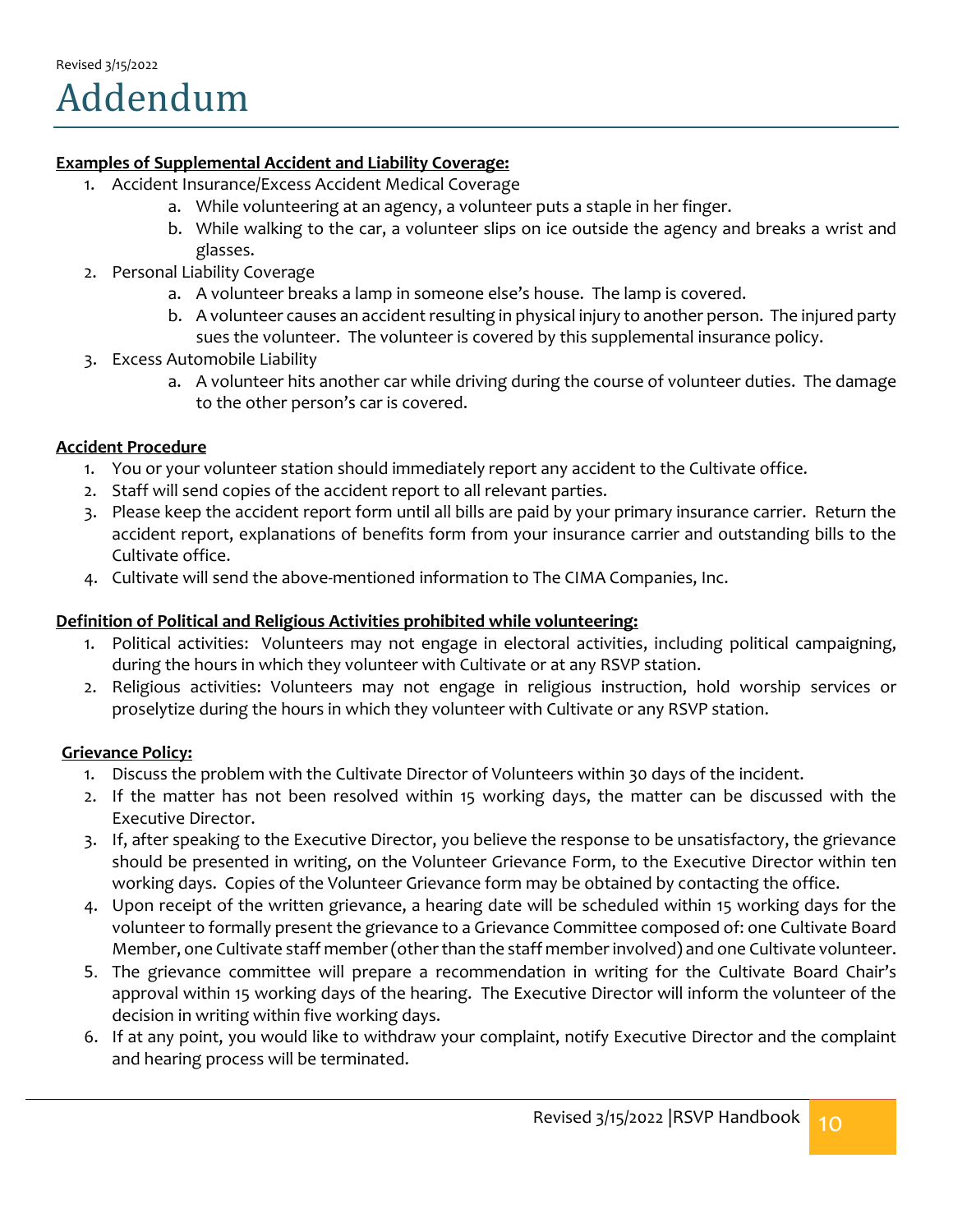

## **Volunteer Grievance Form**

|  | Explain as clearly as possible what happened (who, what, where, when, |  |
|--|-----------------------------------------------------------------------|--|
|  |                                                                       |  |
|  |                                                                       |  |
|  |                                                                       |  |
|  |                                                                       |  |
|  |                                                                       |  |
|  |                                                                       |  |
|  |                                                                       |  |
|  |                                                                       |  |
|  |                                                                       |  |
|  |                                                                       |  |
|  |                                                                       |  |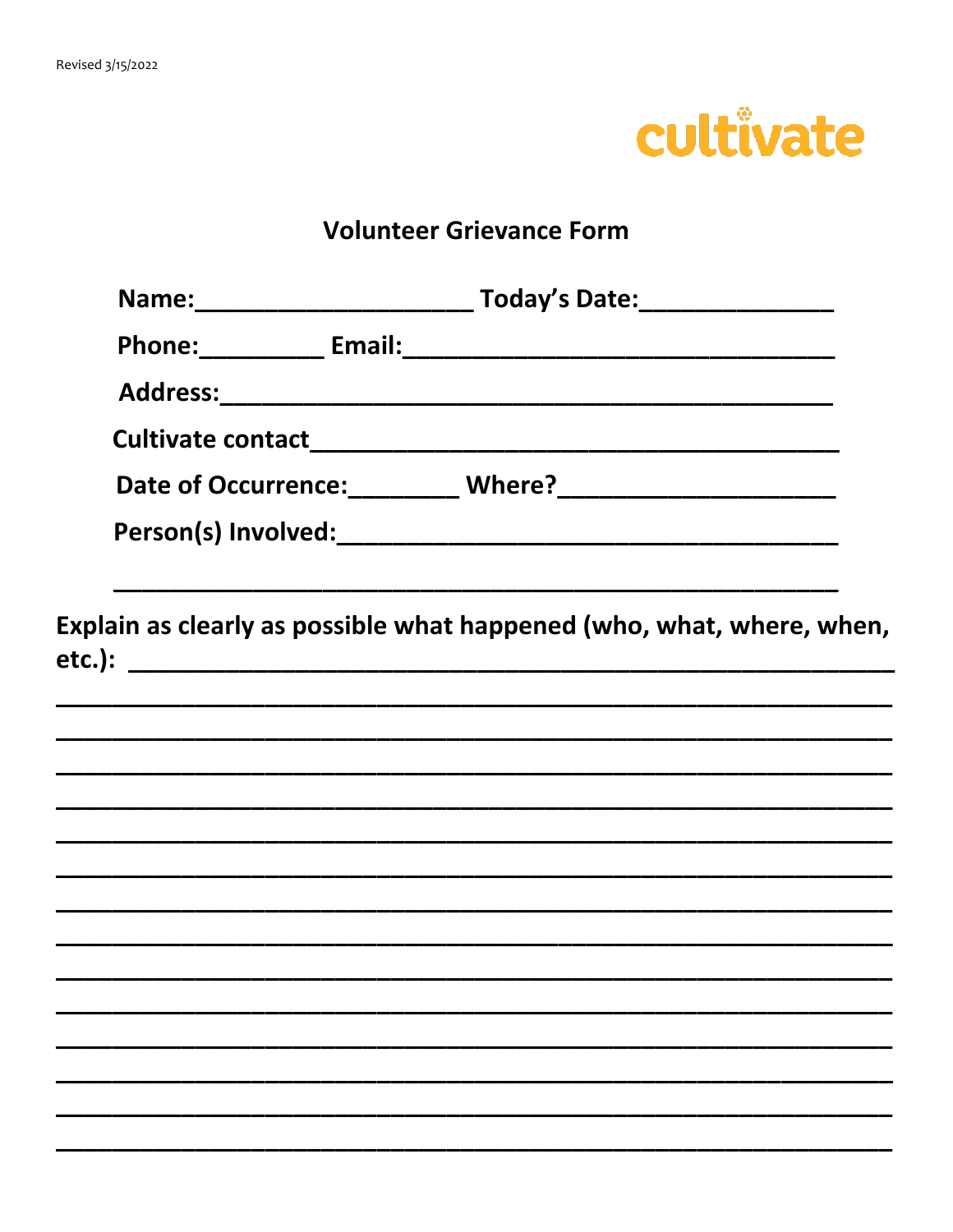| Revised 3/15/2022 |  |
|-------------------|--|
|-------------------|--|

| to the address below: | Please return this form by email to <b>volunteers@cultivate.ngo</b> or by mail |  |
|-----------------------|--------------------------------------------------------------------------------|--|

**Cultivate** 6325 Gunpark Dr Suite F **Boulder, CO 80301** 

For Cultivate Use Only